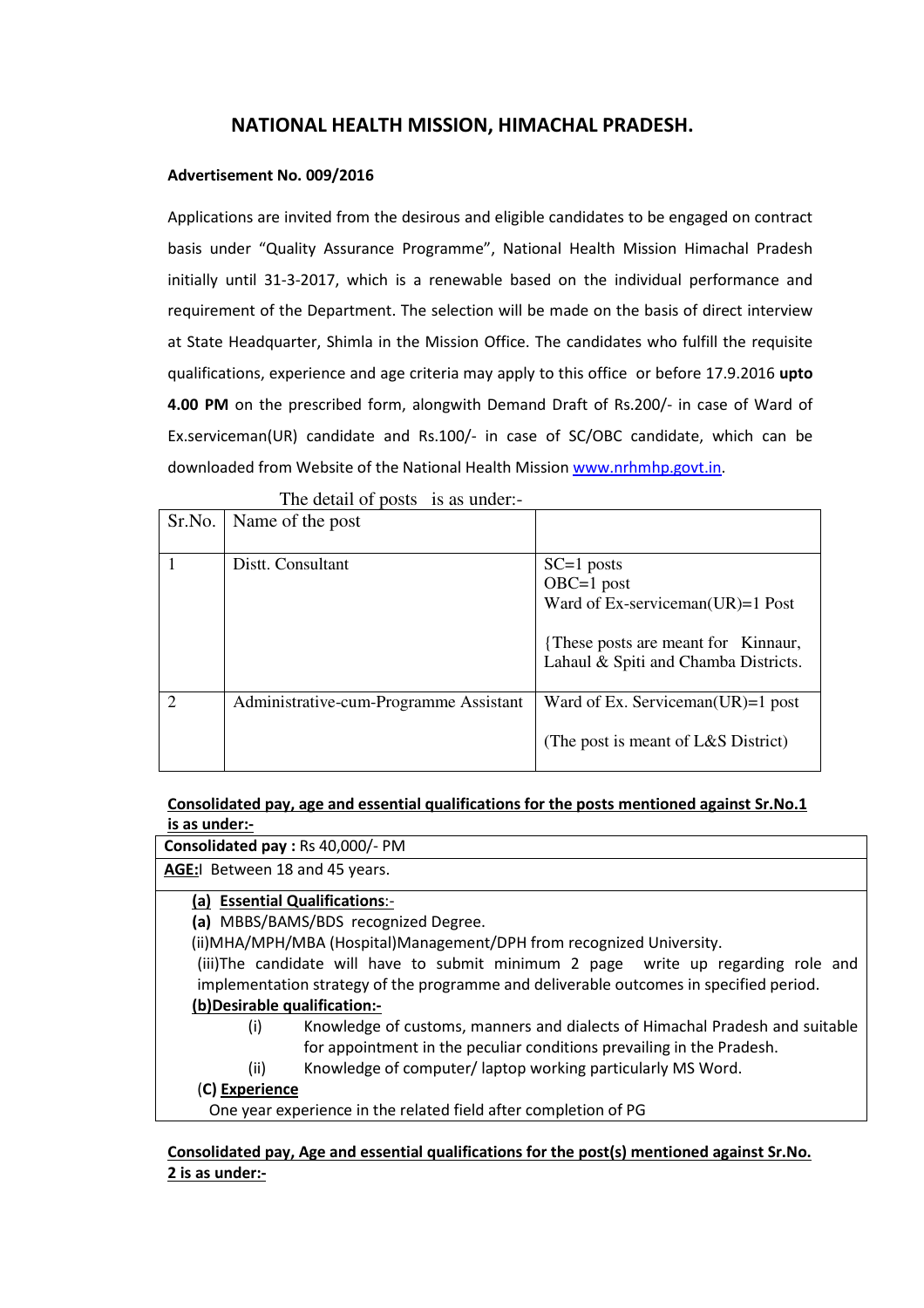| Consolidated pay : Rs. 12,000/- PM |                                                                                                                                                            |  |  |  |  |  |
|------------------------------------|------------------------------------------------------------------------------------------------------------------------------------------------------------|--|--|--|--|--|
| AGE:i)                             | Between 18 and 45 years.                                                                                                                                   |  |  |  |  |  |
|                                    | (a) Essential Qualifications:-                                                                                                                             |  |  |  |  |  |
|                                    | Graduate in any stream from from a recognized University / Board.<br>(i)                                                                                   |  |  |  |  |  |
|                                    | (ii)<br>PGDCA from recognized University.                                                                                                                  |  |  |  |  |  |
|                                    | (b) Desirable qualification:-                                                                                                                              |  |  |  |  |  |
|                                    | Knowledge of customs, manners and dialects of Himachal Pradesh and suitable for<br>(i)<br>appointment in the peculiar conditions prevailing in the Pradesh |  |  |  |  |  |
| C) Experience                      |                                                                                                                                                            |  |  |  |  |  |
|                                    | One year experience in providing support to Health Programme/NHM                                                                                           |  |  |  |  |  |
|                                    |                                                                                                                                                            |  |  |  |  |  |

 The candidates will be shortlisted on the basis of academic qualification mark,experience and only five candidates per posts will be called for interview.

 Application be submitted on prescribed format (attached) to the Mission Director, National Health Mission, Block No.6, SDA Complex, Shimla-171009 under sealed cover subscribing "APPLICATION FOR THE POST OF \_\_\_\_\_\_\_\_\_\_\_\_\_\_\_".

> Mission Director National Health Mission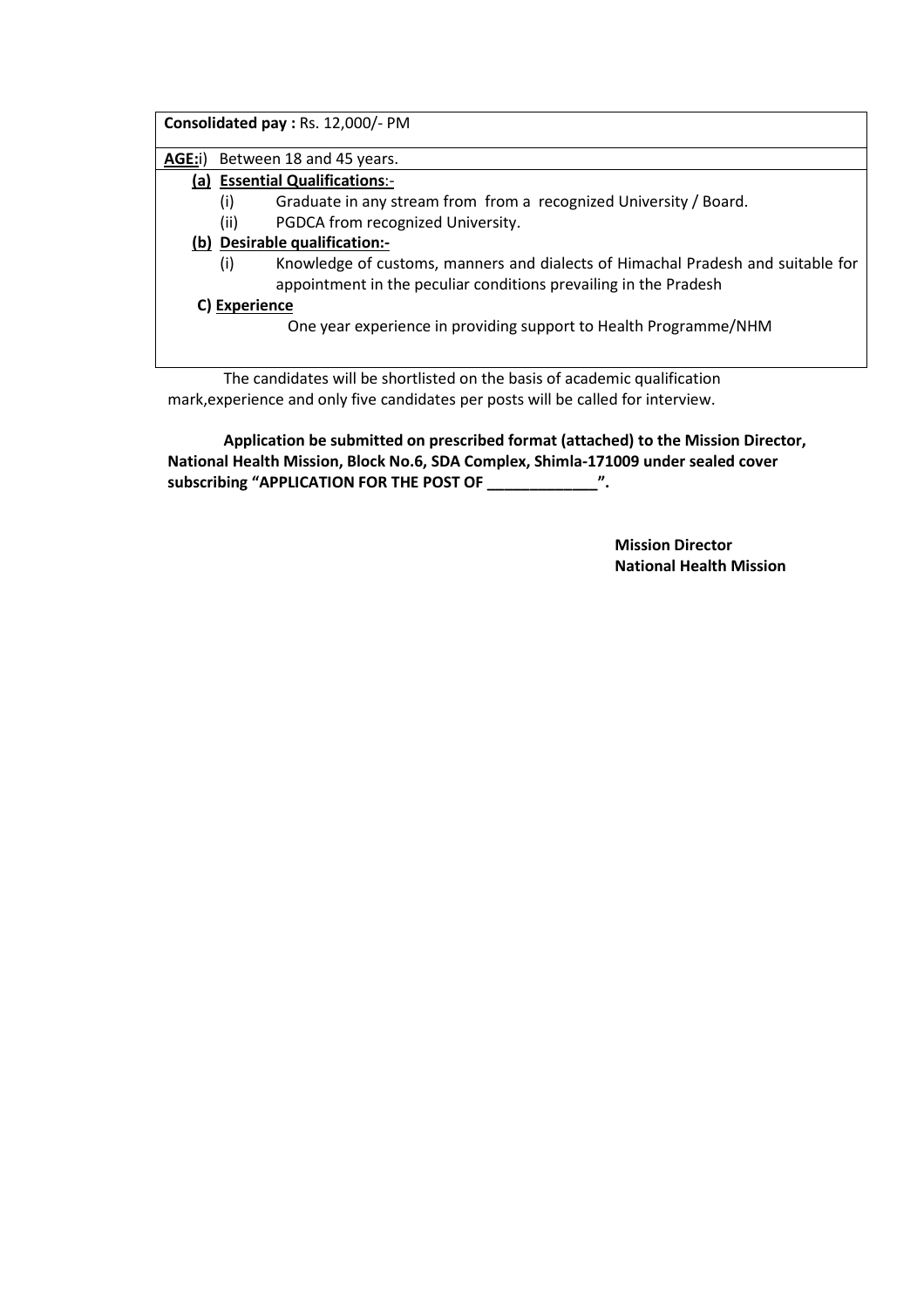## Advertisement No.009/2016

#### NATIONAL HEALTH MISSION, HP,SHIMLA-9

### APPLICATION FORM FOR THE POST OF..................... HIMACHAL PRADESH.

Recent passport size

|                                                                                                             |                                         | self attested<br>photograph of<br>candidate |
|-------------------------------------------------------------------------------------------------------------|-----------------------------------------|---------------------------------------------|
| PERSONAL INFORMATION                                                                                        |                                         |                                             |
|                                                                                                             | (Please underline surname)              |                                             |
|                                                                                                             |                                         |                                             |
| 3. Date of Birth: ___________________________________(attach proof)                                         |                                         |                                             |
|                                                                                                             |                                         |                                             |
| 1. I am a (tick one):                                                                                       |                                         |                                             |
| $\Box$ Indian Citizen with valid Himachal domicile $\Box$ Indian Citizen without valid Himachal<br>domicile |                                         |                                             |
| $\Box$ others                                                                                               |                                         |                                             |
| 5.Sex :                                                                                                     | $\Box$ Male $\Box$ Female               |                                             |
| 6. Marital Status : □ Married □ Single                                                                      |                                         |                                             |
|                                                                                                             |                                         |                                             |
| 8. Address for Correspondence:                                                                              |                                         |                                             |
|                                                                                                             | ______ Postal Code: ___________________ |                                             |
|                                                                                                             |                                         |                                             |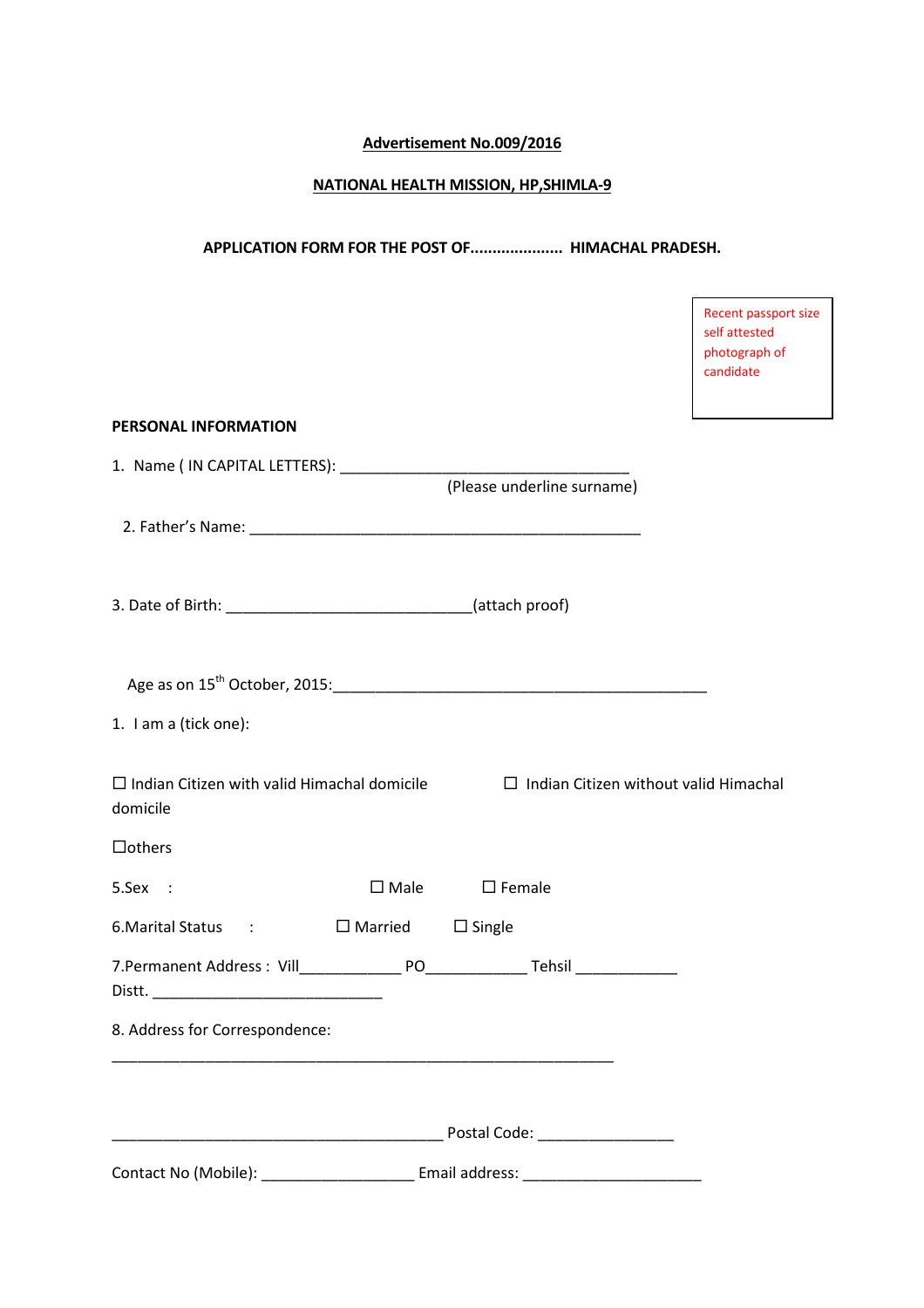### 9. ACADEMIC QUALIFICATIONS (Matric and above)

| <b>Date</b> |    | Schools/Institutions | Affiliation/<br>Recognition | Qualification | Percentage        |  |
|-------------|----|----------------------|-----------------------------|---------------|-------------------|--|
| From        | To | <b>Attended</b>      |                             | s Obtained    | (aggregate)/Grade |  |
|             |    | Matriculation        |                             |               |                   |  |
|             |    | +2 examination       |                             |               |                   |  |
|             |    |                      |                             |               |                   |  |
|             |    |                      |                             |               |                   |  |
|             |    |                      |                             |               |                   |  |
|             |    |                      |                             |               |                   |  |

(photo stet copy of each standard must be attached with this form)

# 10. OTHER QUALIFICATIONS / COLLEGE ATTENDED / AWARDS ATTAINED (Indicating computer literacy)

| Date        |    | <b>Qualifications / Awards Obtained</b> | <b>Awarding Institution</b> |  |
|-------------|----|-----------------------------------------|-----------------------------|--|
| <b>From</b> | To |                                         |                             |  |
|             |    |                                         |                             |  |
|             |    |                                         |                             |  |

#### 11. EXPERIENCE

| Sr, No. | Name of Organization | Number<br>of Post | From | To | Pay | Total |
|---------|----------------------|-------------------|------|----|-----|-------|
|         |                      |                   |      |    |     |       |

### 12. Name & Registration No.of employment exchange. :

## 13. Detail of Fee {non-refundable} in favour of the MD, NHM, HP payable at Shimla

i) Rs.200/- in case of Ward of Ex-Servicemen candidate

# ii) Rs.100/- in case of SC//OBC

| No.<br>DD<br>/Date | Dated | D,<br>ns. | rawn on<br>$\sim$ $\sim$<br>ັ |
|--------------------|-------|-----------|-------------------------------|
|                    |       |           |                               |